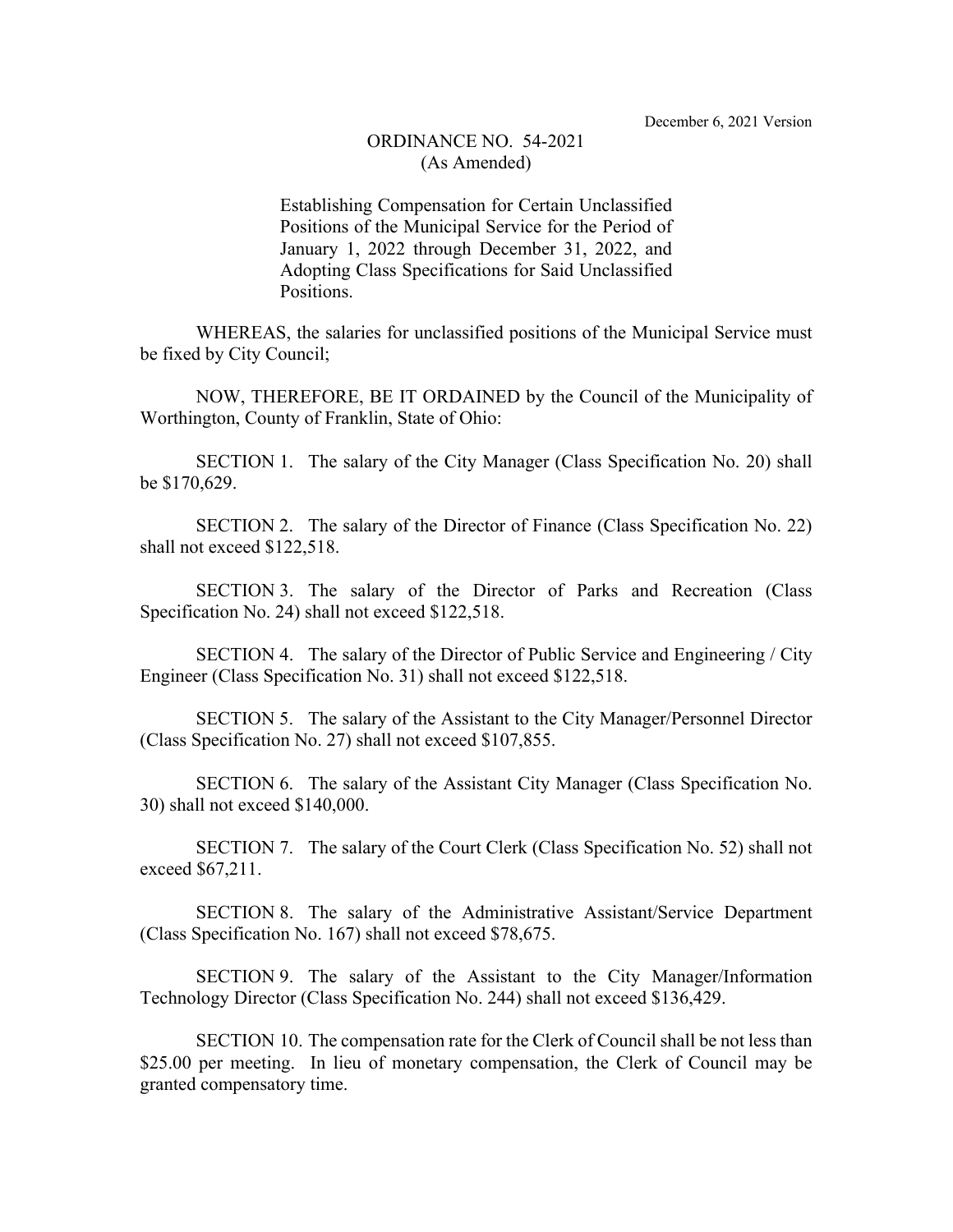## ORDINANCE NO. 54-2021 (As Amended)

SECTION 11. The salary of the Assistant to the City Manager/Communications Director (Class Specification No. 202) shall not exceed \$80,740.

SECTION 12. The salary of the Chief Building Inspector (Class Specification No. 223) shall not exceed \$109,870.

SECTION 13. The salary of the Director of Law (Class Specification No. 226) shall not exceed \$136,429.

SECTION 14. The salary of the Assistant City Manager/Economic Development Director (Class Specification No. 229) shall not exceed \$120,233.

SECTION 15. The salary of the Director of Planning and Building (Class Specification No. 236) shall not exceed \$115,513

SECTION 16. The salary of the Administrative Assistant/Finance Manager (Class Specification No. 243) shall not exceed \$85,267

SECTION 17. The salary of the Deputy Director of Safety/Fire Chief (Class Specification No. 180) shall not exceed \$129,642.

SECTION 18. The salary of the Executive Assistant to the City Manager/City Clerk (Class Specification No. 248) shall not exceed \$76,975.

SECTION 19. The salary of the Deputy Director of Safety/Police Chief (Class Specification No. 122) shall not exceed \$135,171.

SECTION 20. The salary of the Assistant Director/Parks and Recreation Superintendent (Class Specification No. 253) shall not exceed \$96,186.

SECTION 21. That City Council hereby authorizes the President of City Council to execute an amendment to the employment agreement with the City Manager consistent with Section 1 of this Resolution.

SECTION 22. The provisions of this ordinance supersede Ordinance No. 45-2020, as Amended, passed December 7, 2020, as it pertains to positions specified in Sections 1 through 20, for the period of January 1, 2022 through December 31, 2022.

SECTION 23. That Ordinance No. 45-2020 as Amended be and the same is hereby repealed.